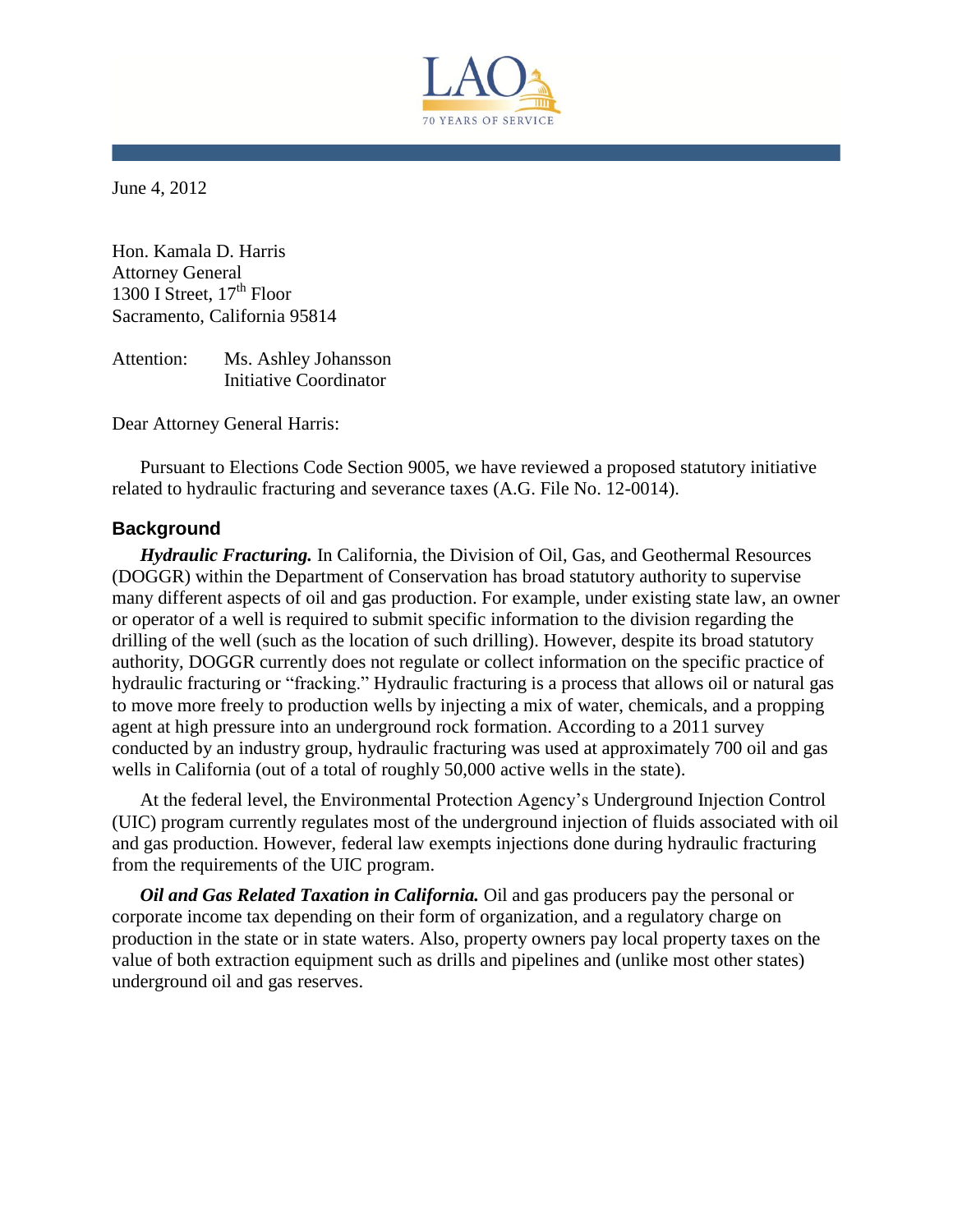## **Proposal**

*New Oil and Gas Severance Tax to Fund Payments to Individuals.* The measure imposes a 25 percent tax on the value of all oil and gas extracted in California or its state offshore waters that extend out three miles from the coastline. Oil and gas produced in federal waters would be exempt. Of the revenues raised and placed in a new state account (the California Tax Relief Fund), 0.5 percent would go to DOGGR to oversee oil and gas producers, and the remaining 99.5 percent would fund payments to registered voters over the age of 65 (\$50 each year); and to taxpayers who cannot be claimed as dependents and who have income below \$95,000 for a single filer or \$190,000 for a couple filing jointly, a head of household, or a widow/widower (\$380 each year). Registered voters over age 65 who are also under the income threshold would receive \$430 each year.

The measure's language suggests that a couple filing a joint return would be treated as one taxpayer and thus get \$380 annually instead of \$760. The payments would be made on the third Wednesday in March by the Franchise Tax Board (FTB), the state department that administers personal and corporate income taxes.

We note that, while the measure is drafted in a way suggesting these payments are intended only for individuals and couples, it does not explicitly state that corporate taxpayers would be ineligible for the annual payments. Our fiscal analysis below assumes the payments are not made to corporate taxpayers.

*Additional Disclosure Requirements for All Types of Well Drilling.* This measure would require that the owner or operator of a well submit additional information to DOGGR regarding the drilling of that well. Specifically, the measure would require information on the amount and source of all water used in the exploration or production of oil or gas and the use and method of disposal of any radiological components or tracers injected into the well. Under the measure, owners or operators of wells would also be required to record the contents of trucks transporting water, gas, or oil that is produced in the course of well operation and to track those trucks in real time using a Geographic Information System. Such information must be submitted to DOGGR and then made available to the public.

*Disclosure Requirements Specific to Hydraulic Fracturing.* This measure would also require owners or operators of wells to disclose whether they used hydraulic fracturing at a well. For those wells that are hydraulically fractured, the owner or operator must keep a record of the chemicals used and the amount and disposition of the water recovered from the well following fracturing operations. The measure requires that DOGGR incorporate this information into the maps of wells in California that it currently maintains on its website.

*Increased Fines and Penalties for Violations.* The measure would substantially increase the fines and penalties that can be charged to owners or operators of wells for violations relating to oil and gas operations. For example, this measure increases the fine for filing false well log reports from a minimum of \$100 to \$10,000 and from a maximum of \$1,000 to \$50,000. In addition, the measure would increase the maximum civil penalty from \$25,000 to \$150,000 for each violation of the statutes and regulations regarding oil and gas production. As is specified under current law, monies collected from this penalty would be used to support the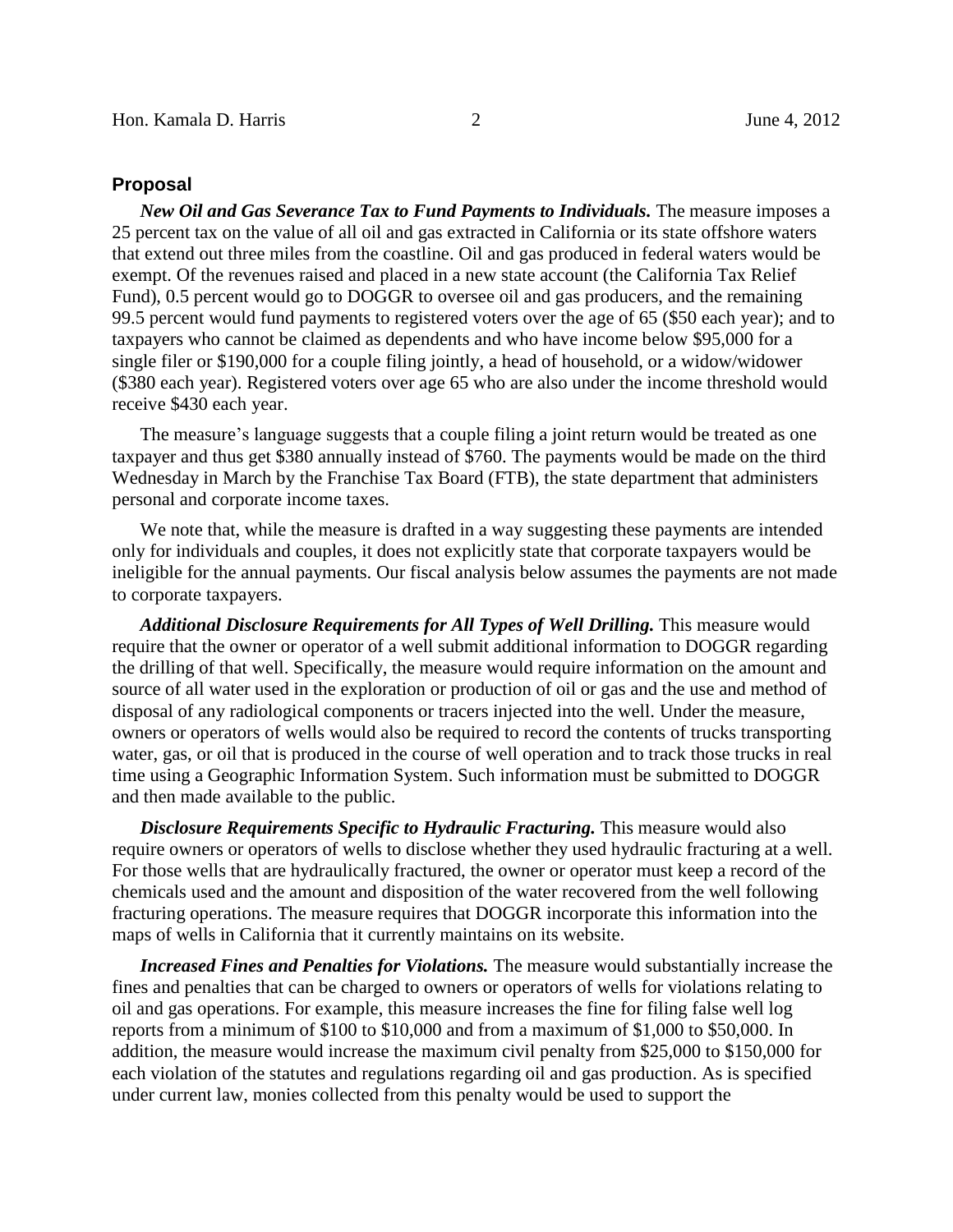administration of DOGGR's regulatory programs. Moreover, this measure would also exempt from prosecution any individual who provides evidence of a violation to DOGGR and would prohibit well owners or operators from firing or otherwise discriminating against employees who provide such evidence to DOGGR or other public officials.

## **Fiscal Effects**

*Severance Tax Revenue.* We estimate that the severance tax would generate roughly \$5 billion from oil and \$200 million from natural gas in 2013-14, its first full year. This figure could be much higher or lower depending on prices, which are highly volatile. Revenues, therefore, could range between \$3 billion and \$7 billion annually over the next decade. Holding prices constant, revenue would likely decline over time as oil production has fallen every year since 1997 at an average rate of 2.6 percent and gas production has fallen by an average annual rate of 3.1 percent since 2002.

*Effects on Production.* Historically the level of oil production in the state has not been responsive to changes in the after-tax price. At the projected 2013 price (which is high by historical standards) we estimate that imposing the tax would result in only a small decline in production. However, if the price were to fall to levels that prevailed before 2005 (less than \$40/barrel) it is likely that the tax would push the after-tax price below the cost of operating many of the state's wells, and would thus have a bigger negative effect on production.

**Other Tax Revenue Effects.** Various financial changes related to the severance taxes may result in reductions of other state and local revenues such as income and property taxes—perhaps totaling in the tens of millions or a few hundred million dollars per year. There also could be other revenue gains or losses due to economic changes that result from the severance tax and the payments to individuals. For example, the payments to individuals would lead to increased disposable income for many Californians, which could result in increased taxable sales. In addition, state personal income tax revenues by individuals and couples on their annual payments received under this measure would total around \$200 million per year.

*Annual Payments to Individuals.* In 2010 (the last year for which we have data) there were 13.8 million income tax returns filed by people who met the income threshold and 2.7 million registered voters over the age of 65. We estimate that in 2013 there will be 14 million filers below the income threshold and 3 million voters over age 65. The estimated cost of these payments in 2013 would be roughly \$150 million for voters and \$5.3 billion for income taxpayers if joint returns are treated as one taxpayer rather than two. In practice this amount could be somewhat higher or lower as some portion of filers will be claimed as dependents on another taxpayer's return (and thus be ineligible for the payment), while the payment program would also entice some portion of current nonfilers to file. The combined cost of the taxpayer and voter payments might be closer to \$5 billion, in the same ballpark as the estimated revenue from the severance tax. Unlike the severance tax revenue, the population eligible for the payments and thus the total amount of the payments would not fluctuate much from year to year.

*No Shortfall Provision.* The measure does not specify what would happen if the revenue from the severance tax in any year plus available fund balances from prior years is not enough to cover the cost of the payments.